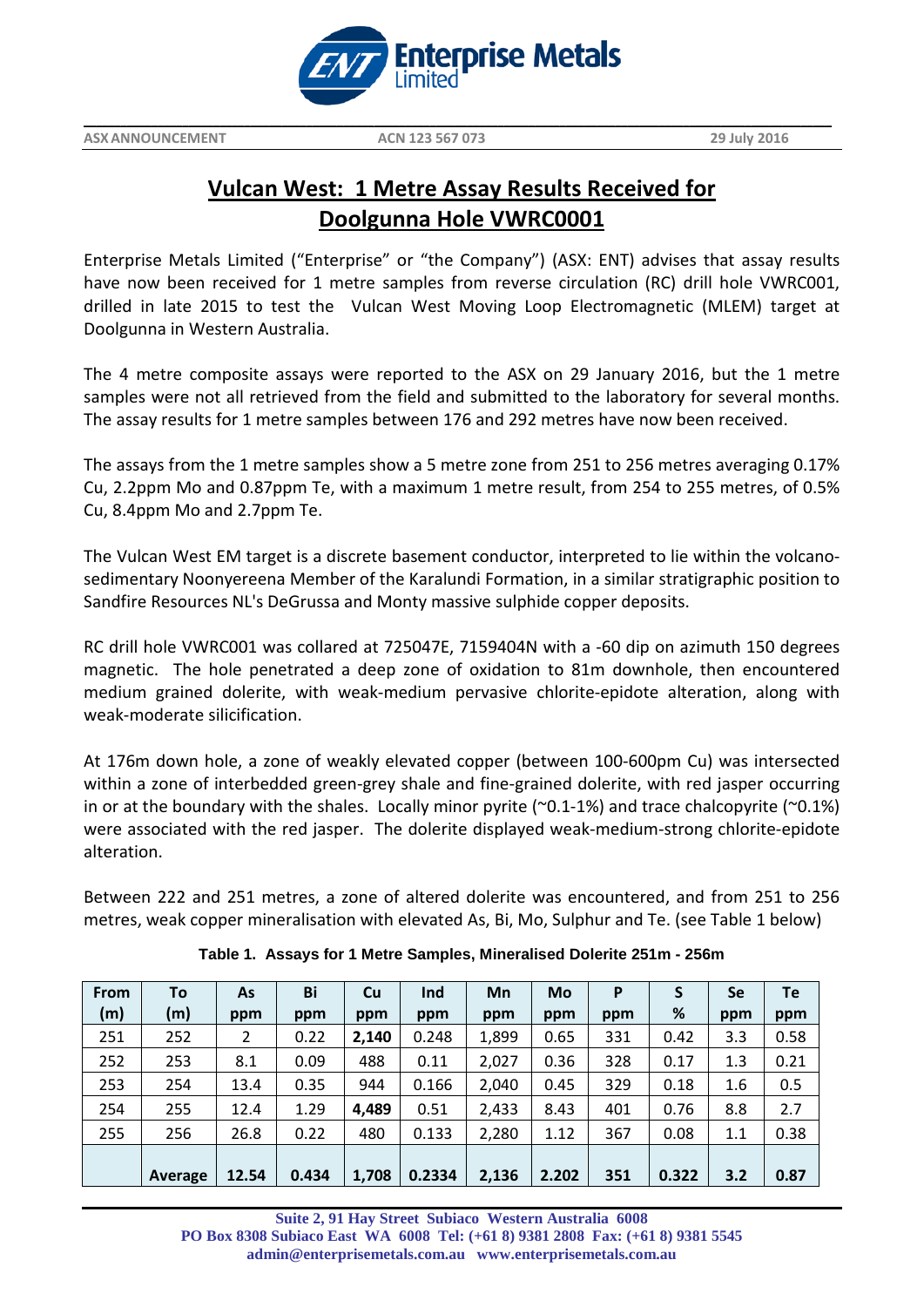### **ENTERPRISE METALS LIMITED ASX ANNOUNCEMENT 29 July 2016**

The hole then entered a 40m thick zone of finely laminated sulphide-rich (~5% - 20%) black shale and minor dolerite. The sulphides were dominantly pyrite and pyrrhotite.

The interbedded sulphide-rich shale unit with minor dolerite from 256 to 296m is the likely source of the modelled Vulcan West MLEM anomaly. However, the zone from 192 to 256m which displayed red jasper alteration with associated sulphides (including trace chalcopyrite) is potentially an ore horizon. The 1 metre assay results for relevant base metals and sulphur are reported overleaf in Appendix 1.

In February 2016 Vortex completed a downhole electromagnetic (DHEM) survey on VWRC001 and the DHEM data was processed by geophysical consultants Terra Resources. The calculated strike length for the rotated modelled plate is ~200m. This leaves approximately 130m strike length of the modelled plate untested by drilling.

Given the highly variable nature and geometry of the DeGrussa and Monty massive sulphide bodies, a new drill hole was proposed to intersect the plate (conductive body) at 280m depth, but has not yet been drilled. *(refer ENT: ASX release 19 February 2016)*



**Figure 1. 2015 MLEM Lines & Modelled Vulcan West Conductor. Inset: Plan View of DHEM Loops and Drill hole VWRC001 over MLEM Channel 32 (101.4 msec) Image.**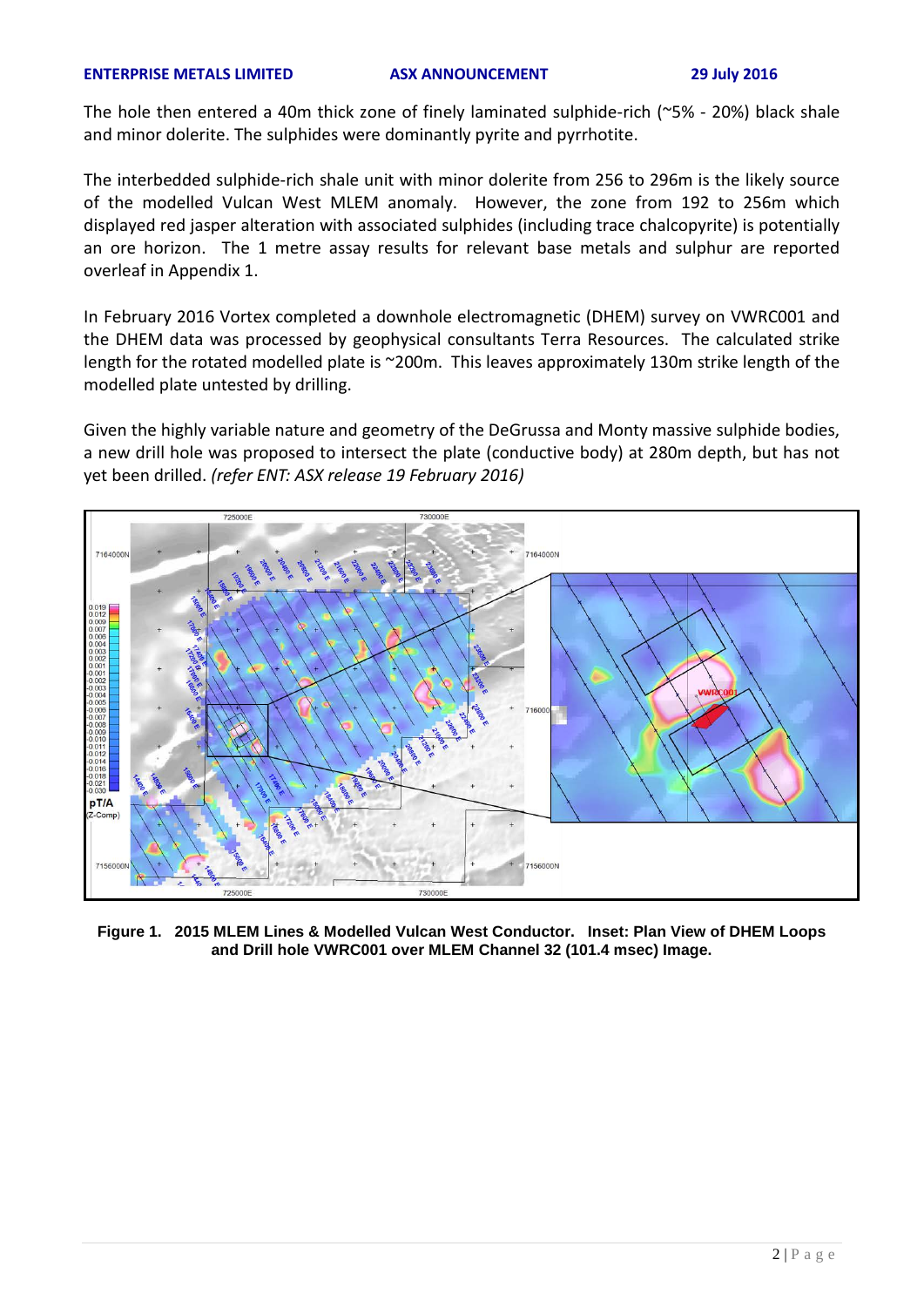

**Figure 2. Isometric Projection of Modelled Plate from DHEM data, with drill hole VWRC001 and proposed second RC hole.**

In light of the irregular shape and nature of Sandfire's Monty discovery, Enterprise considers that the target is still open and requires further drill testing.

**Dermot Ryan Managing Director**

### *Competent Persons statement*

The information in this report that relates to Exploration Results is based on information compiled by Mr Dermot Ryan, *who is an employee of Xserv Pty Ltd and a Director and security holder of the Company. Mr Ryan is a Fellow of the Australasian Institute of Mining and Metallurgy and a Member of the Australian Institute of Geoscientists and has sufficient experience of relevance to the styles of mineralisation and the types of deposits under consideration, and to the activities undertaken, to qualify as a Competent Person as defined in the 2012 Edition of the Joint Ore Reserves Committee (JORC) Australasian Code for Reporting of Exploration Results, Mineral Resources and Ore Reserves. Mr Ryan consents to the inclusion in this report of the matters based on information in the form and context in which it appears. Mr Ryan and Enterprise Metals Limited confirm that other than the Geophysical Exploration Results presented*  in this Report, they are not aware of any new information or data that materially affects the information included in the *relevant previous Enterprise Metals Limited market announcements relating to the Vulcan Prospect.*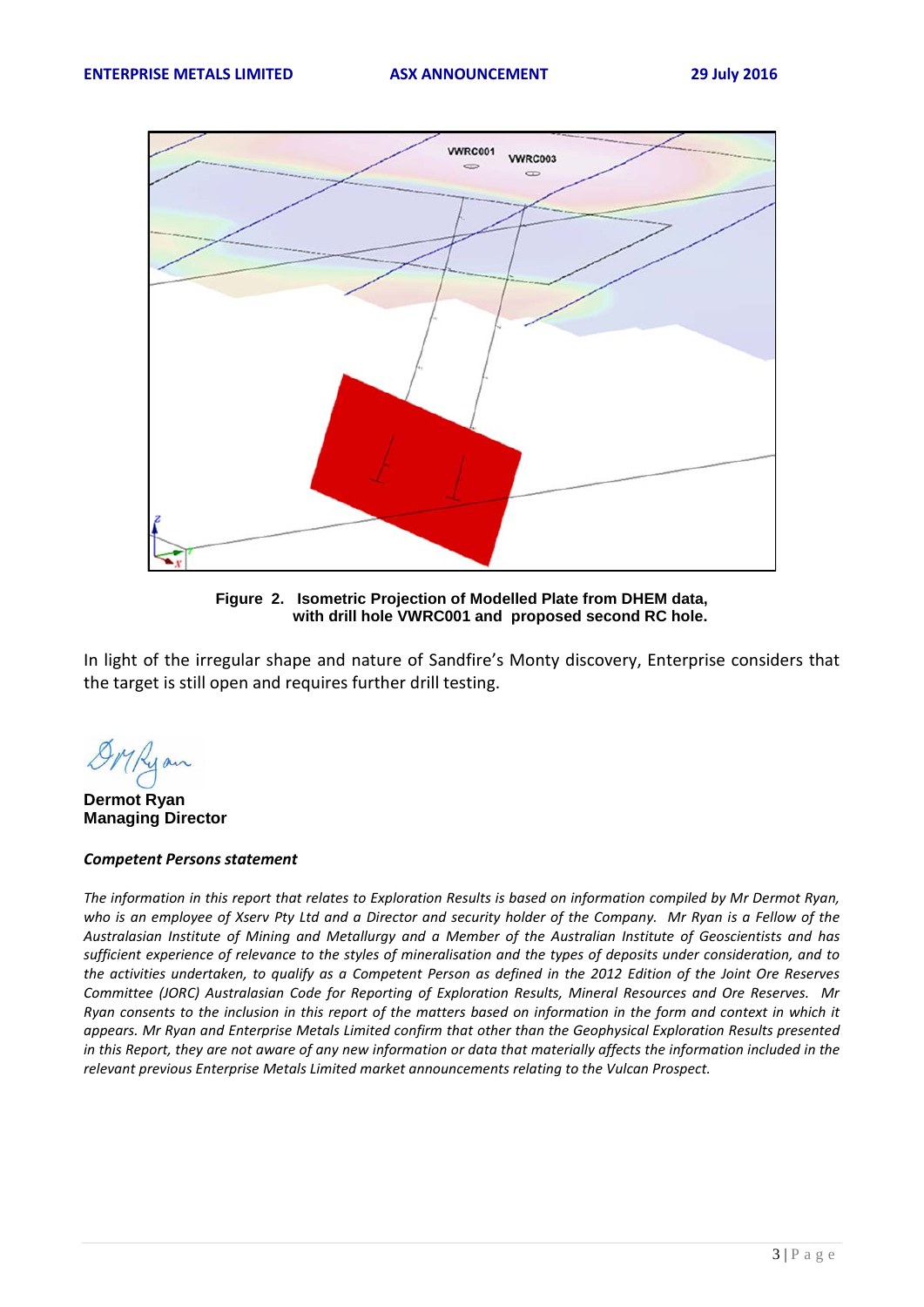|  |  |  | Appendix 1. Vulcan West, Assay Data for 1 Metre RC Samples |
|--|--|--|------------------------------------------------------------|
|--|--|--|------------------------------------------------------------|

|            |            | As             | Bi              | Cu             | Mn              | Mo           | P           | S            | Se               | Te           |                    |
|------------|------------|----------------|-----------------|----------------|-----------------|--------------|-------------|--------------|------------------|--------------|--------------------|
| From       | To         | ppm            | ppm             | ppm            | ppm             | ppm          | ppm         | %            | ppm              | ppm          | Lith               |
| 176        | 177        | 8.4            | $-0.01$         | 160            | 1,744           | 0.78         | 232         | 0.03         | 0.5              | 0.02         | Diorite            |
| 177<br>178 | 178<br>179 | 8.1<br>6.8     | 0.01<br>$-0.01$ | 144.4<br>110.5 | 1,802           | 1.15<br>1.15 | 265<br>307  | 0.06<br>0.07 | $-0.5$<br>0.7    | 0.03<br>0.04 | Diorite<br>Diorite |
| 179        | 180        | 6              | $-0.01$         | 66.2           | 1,758<br>1,850  | 0.98         | 337         | 0.06         | $-0.5$           | 0.04         | Diorite            |
| 180        | 181        | 5.6            | $-0.01$         | 90.3           | 1,863           | 0.87         | 349         | 0.01         | $-0.5$           | 0.04         | Diorite            |
| 181        | 182        | 3.1            | $-0.01$         | 72.7           | 1,707           | 0.86         | 357         | 0.07         | 0.6              | 0.03         | Diorite            |
| 182        | 183        | $\overline{2}$ | $-0.01$         | 129.2          | 1,643           | 1.00         | 384         | 0.03         | $-0.5$           | 0.04         | Diorite            |
| 183        | 184        | $1.7$          | $-0.01$         | 114.8          | 1,707           | 0.78         | 380         | 0.04         | $-0.5$           | 0.06         | Diorite            |
| 184        | 185        | 2.1            | $-0.01$         | 21.3           | 2,952           | 0.97         | 399         | $-0.01$      | $-0.5$           | 0.05         | Diorite            |
| 185        | 186        | 1.5            | 0.01            | 10.6           | 4,023           | 1.17         | 397         | $-0.01$      | $-0.5$           | 0.06         | Shale              |
| 186        | 187        | 4.8            | 0.37            | 16             | 3,416           | 0.91         | 321         | 0.02         | $-0.5$           | 0.3          | Shale              |
| 187        | 188        | 2.1            | 0.79            | 20.8           | 2,368           | 0.68         | 327         | $-0.01$      | $-0.5$           | 0.24         | Shale              |
| 188        | 189        | 6.9            | 0.43            | 6              | 4,929           | 0.85         | 295         | $-0.01$      | $-0.5$           | 0.25         | Shale              |
| 189        | 190        | 5.3            | 0.39            | 1.7            | 2,947           | 0.69         | 259         | $-0.01$      | $-0.5$           | 0.19         | Shale              |
| 190        | 191        | 2.4            | 0.76            | $1.2\,$        | 2,926           | 0.62         | 292         | $-0.01$      | $-0.5$           | 0.23         | Shale              |
| 191        | 192        | 6.4            | 0.71            | 43.1           | 6,446           | 0.96         | 351         | $-0.01$      | $-0.5$           | 0.8          | Shale              |
| 192        | 193        | 9.3            | 0.59            | 116.5          | >10000          | 1.25         | 405         | 0.03         | $-0.5$           | 0.71         | Shale              |
| 193        | 194        | 2.7            | 0.32            | 110.7          | 7,645           | 0.81         | 447         | 0.08         | $-0.5$           | 0.53         | Shale              |
| 194        | 195        | 1.3            | 0.09            | 111.6          | >10000          | 1.02         | 447         | 0.03         | $-0.5$           | 0.26         | Shale              |
| 195        | 196        | 1.4            | 0.83            | 611.7          | >10000          | 2.5          | 457         | 0.13         | $\mathbf 2$      | 0.8          | Shale              |
| 196        | 197        | 2.3            | 0.32            | 138.1          | >10000          | 2.35         | 850         | 0.1          | $-0.5$           | 0.3          | Shale              |
| 197        | 198        | 3.7            | 0.25            | 31.6           | >10000          | 3.22         | 3120        | 0.28         | $-0.5$           | 0.18         | Shale              |
| 198        | 199        | 4              | 0.77            | 88.9           | >10000          | 2.33         | 544         | 0.04         | $-0.5$           | 1.09         | Shale              |
| 199        | 200        | 2.7            | 0.54            | 82.8           | >10000          | 1.76         | 606         | 0.24         | $-0.5$           | 0.92         | Shale              |
| 200        | 201        | 3.5<br>0.7     | 0.6             | 89.2<br>41.4   | >10000          | 1.44         | 563         | 0.14         | $-0.5$           | 0.76         | Shale<br>Shale     |
| 201<br>202 | 202<br>203 | 0.7            | 0.21<br>0.12    | 28.5           | 9,981<br>6,551  | 1.84<br>1.07 | 1131<br>746 | 0.15<br>0.06 | $-0.5$<br>$-0.5$ | 0.27<br>0.84 | Dolerite           |
| 203        | 204        | 2.4            | 0.18            | 47.5           | 7,351           | 1.28         | 827         | 0.09         | $-0.5$           | 0.3          | Dolerite           |
| 204        | 205        | 2.1            | 0.02            | 51.7           | 4,226           | 1.51         | 1317        | 0.11         | $-0.5$           | 0.07         | Dolerite           |
| 205        | 206        | $\overline{2}$ | $-0.01$         | 51.5           | 3,544           | 1.38         | 1456        | 0.11         | $-0.5$           | 0.03         | Dolerite           |
| 206        | 207        | 1.8            | $-0.01$         | 61.5           | 3,141           | 1.73         | 1494        | 0.21         | $-0.5$           | 0.02         | Dolerite           |
| 207        | 208        | $\mathbf{1}$   | $-0.01$         | 59.1           | 2,742           | 1.34         | 1241        | 0.13         | $-0.5$           | 0.02         | Dolerite           |
| 208        | 209        | $\overline{2}$ | $-0.01$         | 44.9           | 1,991           | 1.41         | 1395        | 0.14         | $-0.5$           | 0.02         | Dolerite           |
| 209        | 210        | $1.2\,$        | $-0.01$         | 39.5           | 2,304           | 1.23         | 1139        | 0.11         | $-0.5$           | 0.02         | Dolerite           |
| 210        | 211        | 1.2            | $-0.01$         | 37.5           | 2,238           | 1.2          | 1147        | 0.12         | $-0.5$           | 0.01         | Dolerite           |
| 211        | 212        | 1.4            | $-0.01$         | 45.2           | 2,135           | 1.22         | 1264        | 0.13         | $-0.5$           | 0.02         | Dolerite           |
| 212        | 213        | 0.6            | $-0.01$         | 46             | 1,934           | 1.47         | 1239        | 0.12         | $-0.5$           | 0.02         | Dolerite           |
| 213        | 214        | 0.7            | $-0.01$         | 39.4           | 1,841           | 1.19         | 1204        | 0.12         | $-0.5$           | 0.02         | Dolerite           |
| 214        | 215        | 1.5            | $-0.01$         | 45.9           | 1,981           | 1.34         | 1305        | 0.12         | $-0.5$           | 0.02         | Dolerite           |
| 215        | 216        | 1.8            | $-0.01$         | 51.8           | 2,377           | 1.5          | 1342        | 0.14         | $-0.5$           | 0.01         | Dolerite           |
| 216        | 217        | $1.5\,$        | $-0.01$         | 56.2           | 2,870           | 1.3          | 1290        | 0.12         | $-0.5$           | 0.01         | Dolerite           |
| 217        | 218        | 1.8            | 0.02            | 50.8           | 4,089           | 1.73         | 1276        | 0.15         | $-0.5$           | 0.02         | Shale              |
| 218        | 219        | $1.5\,$        | 0.06            | 59.7           | 6,901           | 2.4          | 1324        | 0.17         | $-0.5$           | 0.03         | Shale              |
| 219        | 220        | 2.1            | 0.56            | 119.4          | 7,433           | 1.05         | 456<br>440  | 0.03         | $-0.5$           | 0.54         | Shale              |
| 220<br>221 | 221<br>222 | 3.1<br>15.5    | 0.87<br>0.96    | 92.5<br>149.1  | 10,000<br>7,842 | 1.15<br>4.05 | 487         | 0.04<br>0.78 | $-0.5$<br>0.8    | 0.92<br>1.00 | Shale<br>Shale     |
| 222        | 223        | 1              | 0.08            | 58.9           | 7,546           | 1.42         | 1234        | 0.03         | $-0.5$           | 0.07         | Dolerite           |
| 223        | 224        | 1.8            | 0.04            | 445.1          | 5,317           | 0.83         | 315         | 0.09         | 0.6              | 0.04         | Dolerite           |
| 224        | 225        | 0.9            | 0.02            | 370.8          | 3,965           | 0.72         | 269         | 0.06         | $-0.5$           | 0.03         | Dolerite           |
| 225        | 226        | 2.1            | 0.03            | 284.6          | 2,749           | 1.48         | 260         | 0.25         | 1.5              | 0.04         | Dolerite           |
| 226        | 227        | $-0.5$         | 0.01            | 244            | 2,476           | 0.54         | 282         | 0.05         | 0.8              | 0.02         | Dolerite           |
| 227        | 228        | 0.9            | 0.01            | 277.5          | 1,858           | 0.39         | 272         | 0.04         | $\mathbf{1}$     | 0.02         | Dolerite           |
| 228        | 229        | 2.6            | 0.02            | 232.4          | 2,164           | 0.47         | 265         | 0.19         | 1.7              | 0.03         | Dolerite           |
| 229        | 230        | $\overline{2}$ | 0.01            | 275.7          | 1,900           | 1.41         | 290         | 0.19         | 1.6              | 0.04         | Dolerite           |
| 230        | 231        | $1.2\,$        | $-0.01$         | 304.3          | 1,688           | 0.61         | 303         | 0.08         | 0.9              | 0.03         | Dolerite           |
| 231        | 232        | 0.7            | $-0.01$         | 183.5          | 1,834           | 0.78         | 288         | 0.08         | 0.8              | 0.02         | Dolerite           |
| 232        | 233        | $1.1$          | $-0.01$         | 248.2          | 1,895           | 0.4          | 291         | 0.08         | 0.8              | 0.02         | Dolerite           |
| 233        | 234        | 3.3            | $-0.01$         | 179.6          | 1,880           | 0.38         | 322         | 0.15         | 0.6              | 0.03         | Dolerite           |
|            |            |                |                 |                |                 |              |             |              |                  |              |                    |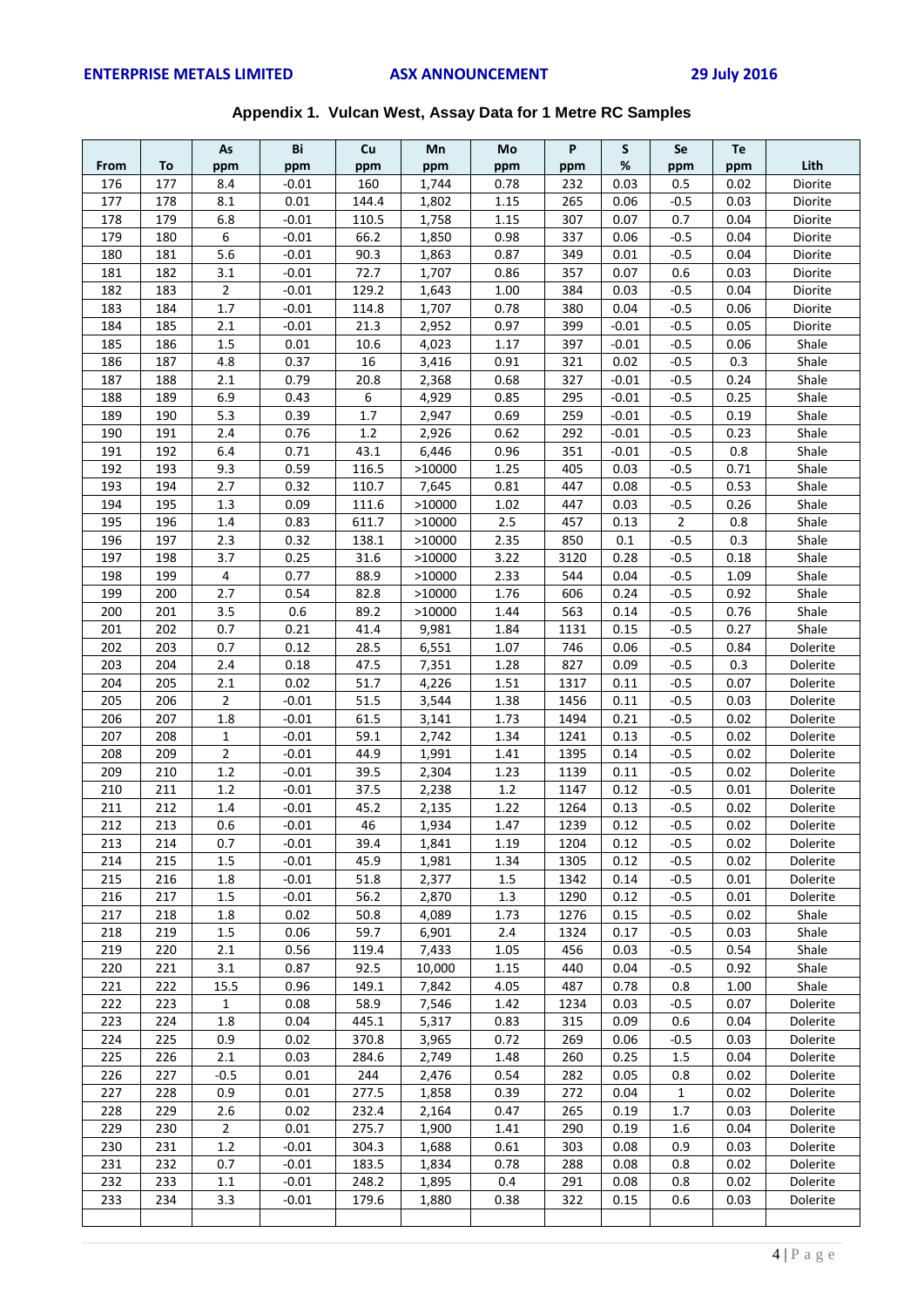|            | <b>ENTERPRISE METALS LIMITED</b> |                       |              | <b>ASX ANNOUNCEMENT</b> |                |              |            | <b>29 July 2016</b> |            |             |                                |
|------------|----------------------------------|-----------------------|--------------|-------------------------|----------------|--------------|------------|---------------------|------------|-------------|--------------------------------|
|            |                                  | As                    | Bi           | Cu                      | Mn             | Mo           | P          | S                   | Se         | Te          |                                |
| From       | To                               | ppm                   | ppm          | ppm                     | ppm            | ppm          | ppm        | %                   | ppm        | ppm         | Lith                           |
| 234        | 235                              | 7.3                   | $-0.01$      | 196.1                   | 1,897          | 0.39         | 285        | 0.22                | 1          | 0.03        | Dolerite                       |
| 235        | 236                              | 8                     | $-0.01$      | 120.6                   | 1,907          | 0.32         | 334        | 0.27                | 1          | 0.03        | Dolerite                       |
| 236        | 237                              | 8.7                   | 0.04         | 163.6                   | 2,106          | 1.2          | 1428       | 0.8                 | 1.8        | 0.09        | Dolerite                       |
| 237        | 238                              | $-0.5$                | $-0.01$      | 275.9                   | 2,400          | 0.33         | 199        | 0.09                | 0.9        | 0.03        | Dolerite                       |
| 238        | 239                              | 0.8                   | $-0.01$      | 86                      | 1,899          | 0.43         | 271        | 0.04                | -0.5       | 0.03        | Dolerite                       |
| 239        | 240                              | $-0.5$                | $-0.01$      | 96.1                    | 1,723          | 0.38         | 242        | 0.02                | $-0.5$     | 0.03        | Dolerite                       |
| 240        | 241                              | $-0.5$                | $-0.01$      | 92.6                    | 1,662          | 0.74         | 265        | 0.02                | $-0.5$     | 0.04        | Dolerite                       |
| 241        | 242                              | $-0.5$                | $-0.01$      | 131.3                   | 1,614          | 0.4          | 299        | 0.03                | $-0.5$     | 0.05        | Dolerite                       |
| 242        | 243                              | 0.6                   | 0.01         | 152.5                   | 1,636          | 0.46         | 209        | 0.02                | $-0.5$     | 0.1         | Dolerite                       |
| 243        | 244                              | 0.7                   | 0.02         | 255                     | 1,691          | 0.59         | 224        | 0.04                | 0.6        | 0.12        | Dolerite                       |
| 244        | 245                              | 1.1                   | $-0.01$      | 172.9                   | 1,653          | 0.38         | 246        | 0.03                | $-0.5$     | 0.09        | Dolerite                       |
| 245        | 246                              | 1.7                   | $-0.01$      | 213.7                   | 1,743          | 0.32         | 237        | 0.04                | $-0.5$     | 0.1         | Dolerite                       |
| 246        | 247                              | $\overline{2}$        | 0.02         | 150.5                   | 1,701          | 0.37         | 227        | 0.04                | $-0.5$     | 0.12        | Dolerite                       |
| 247        | 248                              | 0.6                   | 0.05         | 148.1                   | 1,775          | 0.3          | 220        | 0.04                | $-0.5$     | 0.15        | Dolerite                       |
| 248        | 249                              | $1.7$                 | 0.04         | 119.1                   | 1,715          | 2.49         | 251        | 0.02                | 0.5        | 0.09        | Dolerite                       |
| 249        | 250                              | 1.4                   | $-0.01$      | 72.6                    | 1,948          | 0.4          | 304        | 0.03                | $-0.5$     | 0.07        | Dolerite                       |
| 250        | 251                              | 1.5                   | 0.07         | 299.1                   | 1,785          | 0.37         | 334        | 0.32                | 1.8        | 0.15        | Dolerite                       |
| 251<br>252 | 252<br>253                       | $\overline{2}$<br>8.1 | 0.22         | 2,140                   | 1,899          | 0.65         | 331        | 0.42                | 3.3        | 0.58        | Minz Dolerite                  |
|            |                                  |                       | 0.09         | 488<br>944              | 2,027<br>2,040 | 0.36         | 328        | 0.17                | 1.3        | 0.21        | <b>Minz Dolerite</b>           |
| 253<br>254 | 254<br>255                       | 13.4<br>12.4          | 0.35<br>1.29 | 4,489                   |                | 0.45<br>8.43 | 329<br>401 | 0.18<br>0.76        | 1.6<br>8.8 | 0.5<br>2.7  | Minz Dolerite                  |
| 255        | 256                              | 26.8                  | 0.22         | 480                     | 2,433<br>2,280 | 1.12         | 367        | 0.08                | $1.1\,$    | 0.38        | Minz Dolerite<br>Minz Dolerite |
|            |                                  |                       | 0.34         |                         |                |              |            |                     |            | 0.51        |                                |
| 257<br>258 | 258<br>259                       | 4.1<br>2.3            | 0.04         | 187.1<br>27.7           | 2,381          | 1.37<br>0.65 | 260<br>246 | 2.56<br>0.57        | 2.2        | 0.2         | Carb Shale<br>Carb Shale       |
|            |                                  |                       |              |                         | 1,977          |              |            |                     | 1          |             |                                |
| 259        | 260                              | $-0.5$                | 0.15         | 28.9                    | 1,363          | 0.71         | 347        | 0.83                | $1.1\,$    | 1.26        | Carb Shale                     |
| 260<br>261 | 261<br>262                       | 3.5<br>1.4            | 0.11<br>0.08 | 31.3<br>21.8            | 1,052<br>2,211 | 1.03<br>0.74 | 175<br>303 | 0.75<br>0.48        | 1.1<br>1.2 | 0.15<br>0.2 | Carb Shale<br>Dolerite         |
| 262        | 263                              | 2.1                   | 0.09         | 17.7                    | 1,172          | 0.81         | 188        | 0.24                | 0.5        | 0.6         | Carb Shale                     |
| 263        | 264                              | 1.9                   | 0.05         | 29.2                    | 1,537          | 1.32         | 210        | 0.51                | 0.8        | 0.32        | Carb Shale                     |
| 264        | 265                              | 1.9                   | 0.14         | 80.1                    | 1,257          | 4.23         | 260        | 3.05                | 2.1        | 0.27        | Dolerite                       |
| 265        | 266                              | 1.7                   | 0.2          | 103.6                   | 1,195          | 4.09         | 225        | 4.11                | 3.9        | 0.25        | Carb Shale                     |
| 266        | 267                              | $\overline{2}$        | 0.05         | 34.1                    | 1,633          | 1.86         | 242        | 1.54                | 1.3        | 0.11        | Carb Shale                     |
| 267        | 268                              | 1.9                   | 0.04         | 57.7                    | 1,793          | 2.51         | 394        | 1.9                 | 1.5        | 0.09        | Carb Shale                     |
| 268        | 269                              | 1.8                   | 0.1          | 93.3                    | 1,567          | 2.32         | 548        | 3.34                | 2.7        | 0.19        | Carb Shale                     |
| 269        | 270                              | 3.7                   | 0.11         | 111.8                   | 1,459          | 6.16         | 202        | 3.51                | 2.1        | 0.2         | Carb Shale                     |
| 270        | 271                              | 31.1                  | $-0.01$      | 73.9                    | 1,691          | 0.61         | 263        | 1.6                 | 0.5        | 0.08        | Dolerite                       |
| 271        | 272                              | 8.3                   | 0.31         | 274.1                   | 1,265          | 5            | 508        | 4.3                 | 3.5        | 0.58        | Carb Shale                     |
| 272        | 273                              | 7                     | 0.32         | 293.2                   | 2,315          | 6.44         | 444        | 4.72                | 4.6        | 0.76        | Carb Shale                     |
| 273        | 274                              | 42                    | 0.08         | 116.2                   | 1,610          | 1.93         | 976        | 2.15                | 2.7        | 0.19        | Dolerite                       |
| 274        | 275                              | 44.1                  | 0.06         | 43.9                    | 1,601          | 1.43         | 887        | 0.84                | 0.5        | 0.16        | Dolerite                       |
| 275        | 276                              | 52.5                  | 0.02         | 41.9                    | 1,531          | 1.37         | 1314       | 0.24                | $-0.5$     | 0.02        | Dolerite                       |
| 276        | 277                              | 45.8                  | 0.03         | 78.3                    | 1,535          | 1.41         | 1360       | 0.22                | 0.7        | 0.06        | Dolerite                       |
| 277        | 278                              | 53.1                  | $-0.01$      | 40.4                    | 1,591          | 1.13         | 1032       | 0.05                | $-0.5$     | 0.02        | Dolerite                       |
| 278        | 279                              | 61.3                  | $-0.01$      | 19.9                    | 1,862          | 1.05         | 961        | 0.04                | 0.5        | $-0.01$     | Dolerite                       |
| 279        | 280                              | 61                    | 0.01         | 45.2                    | 1,806          | 1.02         | 1005       | 0.13                | 0.8        | 0.03        | Dolerite                       |
| 280        | 281                              | 29.9                  | 0.09         | 26                      | 4,721          | 0.59         | 313        | 0.46                | $-0.5$     | 0.16        | Carb Shale                     |
| 281        | 282                              | 17.2                  | 0.15         | 63.3                    | 1,901          | 1.52         | 310        | 1.92                | 1.4        | 0.25        | Carb Shale                     |
| 282        | 283                              | 4                     | 0.07         | 16.5                    | 1,723          | 0.88         | 304        | 0.64                | 0.8        | 0.64        | Carb Shale                     |
| 283        | 284                              | $\overline{2}$        | 0.03         | 10.9                    | 1,378          | 0.82         | 212        | 0.47                | $-0.5$     | 0.27        | Dolerite                       |
| 284        | 285                              | 4.2                   | 0.15         | 41.1                    | 1,482          | 1.09         | 414        | 1.97                | 1.8        | 0.14        | Dolerite                       |
| 285        | 286                              | 2.5                   | 0.08         | 64.7                    | 1,890          | 2.13         | 353        | 3.31                | 1.8        | 0.19        | Carb Shale                     |
| 286        | 287                              | 0.7                   | 0.06         | 81.6                    | 1,678          | 1.89         | 275        | 3.08                | 2.2        | 0.12        | Carb Shale                     |
| 287        | 288                              | 6.7                   | 0.29         | 118.9                   | 1,619          | 5.91         | 424        | 4.56                | 3.3        | 0.2         | Carb Shale                     |
| 288        | 289                              | 44.5                  | 0.07         | 90.1                    | 1,463          | 0.8          | 389        | 2.19                | 0.8        | 0.12        | Dolerite                       |
| 289        | 290                              | 28.7                  | 1.01         | 188.5                   | 1,184          | 5.59         | 366        | 4.46                | 4.6        | 0.4         | Carb Shale                     |
| 290        | 291                              | 105.4                 | 1.26         | 147.8                   | 3,485          | 5.08         | 454        | 2.31                | 2.9        | 0.7         | Carb Shale                     |
| 291        | 292                              | 57.1                  | 0.35         | 52.2                    | 6,481          | 1.72         | 276        | 0.79                | $0.8\,$    | 0.16        | Chert                          |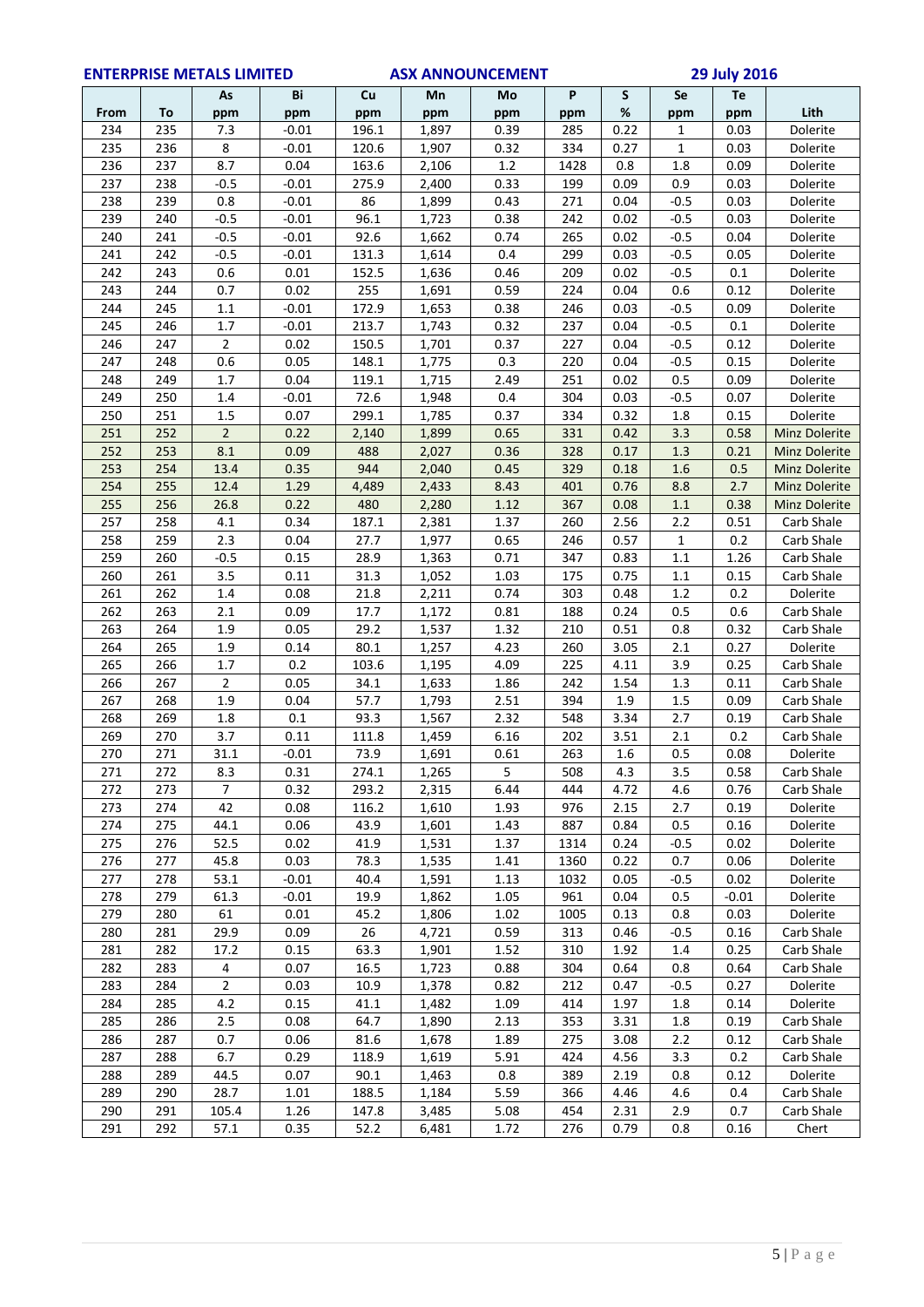# **JORC Code, 2012 Edition – Table 1 report for ASX Release 29 July 2016**

## **Section 1 Sampling Techniques and Data**

(Criteria in this section apply to all succeeding sections.)

| <b>Criteria</b>                                         | <b>Commentary</b>           |                                                                                                                                                                                                                                                                                                                                                                                                                                                                                                                                                                                           |           |    |                                                 |    |                                                                                                                                                                                                                  |    |       |  |
|---------------------------------------------------------|-----------------------------|-------------------------------------------------------------------------------------------------------------------------------------------------------------------------------------------------------------------------------------------------------------------------------------------------------------------------------------------------------------------------------------------------------------------------------------------------------------------------------------------------------------------------------------------------------------------------------------------|-----------|----|-------------------------------------------------|----|------------------------------------------------------------------------------------------------------------------------------------------------------------------------------------------------------------------|----|-------|--|
| <b>Sampling techniques</b>                              | $\bullet$<br>$\bullet$      | Drilling at Vulcan West in 2015 was sampled at 1m intervals.<br>A 1-2kg sample of each metre interval was obtained from cone splitter and<br>collected in a calico bag, and remainder of each 1 metre sample (30-45Kg) was<br>collected into a green polythene bag.                                                                                                                                                                                                                                                                                                                       |           |    |                                                 |    |                                                                                                                                                                                                                  |    |       |  |
| <b>Drilling techniques</b>                              |                             | Drilling was by Reverse Circulation (RC) technique with face sampling hammer of<br>nominal 140 mm hole diameter, with booster and auxilliary air (2400cfm at 850<br>psi) to maximize recovery and minimize wet samples.                                                                                                                                                                                                                                                                                                                                                                   |           |    |                                                 |    |                                                                                                                                                                                                                  |    |       |  |
| Drill sample<br>recovery                                | ٠<br>٠                      | Sample recoveries were not recorded, but recoveries were assessed visually by<br>height of samples in green plastic polythene bags.<br>Recoveries were deemed to be excellent.                                                                                                                                                                                                                                                                                                                                                                                                            |           |    |                                                 |    |                                                                                                                                                                                                                  |    |       |  |
| Logging                                                 | ٠                           | Geological logging is qualitative and quantitative.<br>Individual 1m samples were each logged for lithology, mineralisation, grainsize,<br>texture, oxidation, weathering, colour and by visual observation of a handful of<br>washed drill cuttings (~2mm - 12mm in size) collected by sieve from individual<br>1m drill samples (~30kg -45kg) collected in green polythene bags from drill rig<br>cyclone.<br>After logging, washed reference drill chips of every 1m interval were retained in a<br>plastic chip tray.<br>Entire RC hole VWRC001 (EoH 321m) was lithologically logged. |           |    |                                                 |    |                                                                                                                                                                                                                  |    |       |  |
| Sub-sampling<br>techniques<br>and sample<br>preparation | ٠<br>$\bullet$<br>$\bullet$ | 1 metre samples were collected from cone splitter into calico bags.<br>84 x 4 metre composite samples were collected from entire hole using a PVC<br>spear into each 1 metre green polythene bag and were dispatched to laboratory<br>for sample preparation and assay. (Reported January 2016)<br>118 x 1 metre samples were subsequently collected from the field and<br>dispatched to laboratory for sample preparation and assay.                                                                                                                                                     |           |    |                                                 |    |                                                                                                                                                                                                                  |    |       |  |
| <b>Quality of</b><br>assay data and<br>laboratory tests | $\bullet$                   | personnel.                                                                                                                                                                                                                                                                                                                                                                                                                                                                                                                                                                                |           |    | Elements and Detection Limits (ppm & %)         |    | 1 metre samples were transported to the Minanalytical Laboratory by Enterprise<br>Sample preparation by Method SP 1000 (<1kg sort, dry and pulverize)<br>Assaying by Method MA4010. (34 element ICP-OES Package) |    |       |  |
|                                                         |                             | Ag                                                                                                                                                                                                                                                                                                                                                                                                                                                                                                                                                                                        | $0.5$ ppm | Co | 1ppm                                            | Mo | 1ppm                                                                                                                                                                                                             | Sr | 1ppm  |  |
|                                                         |                             | Al                                                                                                                                                                                                                                                                                                                                                                                                                                                                                                                                                                                        | 0.01%     | Cr | 1ppm                                            | Na | 0.01%                                                                                                                                                                                                            | Тe | 2ppm  |  |
|                                                         |                             | As                                                                                                                                                                                                                                                                                                                                                                                                                                                                                                                                                                                        | 2ppm      | Cu | 1ppm                                            | Ni | 1ppm                                                                                                                                                                                                             | Ti | 0.01% |  |
|                                                         |                             | Ba                                                                                                                                                                                                                                                                                                                                                                                                                                                                                                                                                                                        | 5ppm      | Fe | 0.01%                                           | P  | 20ppm                                                                                                                                                                                                            | TI | 10ppm |  |
|                                                         |                             | Be                                                                                                                                                                                                                                                                                                                                                                                                                                                                                                                                                                                        | $0.5$ ppm | K  | 0.01%                                           | Pb | 2ppm                                                                                                                                                                                                             | V  | 2ppm  |  |
|                                                         |                             | Bi                                                                                                                                                                                                                                                                                                                                                                                                                                                                                                                                                                                        | 5ppm      | La | 20ppm                                           | S  | 0.01%                                                                                                                                                                                                            | W  | 1ppm  |  |
|                                                         |                             | Ca                                                                                                                                                                                                                                                                                                                                                                                                                                                                                                                                                                                        | 0.01%     | Li | 1ppm                                            | Sb | 2ppm                                                                                                                                                                                                             | Zn | 2ppm  |  |
|                                                         |                             | Cd                                                                                                                                                                                                                                                                                                                                                                                                                                                                                                                                                                                        | 1ppm      | Mg | 0.01%                                           | Sc | 1ppm                                                                                                                                                                                                             |    |       |  |
|                                                         |                             | Ce                                                                                                                                                                                                                                                                                                                                                                                                                                                                                                                                                                                        | 20ppm     | Mn | 2ppm                                            | Sn | 5ppm                                                                                                                                                                                                             |    |       |  |
|                                                         | $\bullet$                   | Gold by Method FA50AAS. (50gm fire assay, AAS finish) detection limit<br>0.005ppm.<br>For scout drilling of this nature, the Company relies on laboratory blanks and<br>duplicates for QA/QC.                                                                                                                                                                                                                                                                                                                                                                                             |           |    |                                                 |    |                                                                                                                                                                                                                  |    |       |  |
| Verification of                                         | $\bullet$                   |                                                                                                                                                                                                                                                                                                                                                                                                                                                                                                                                                                                           |           |    |                                                 |    | Primary sample and lithological data was collected using a set of standard Excel                                                                                                                                 |    |       |  |
| sampling and                                            |                             |                                                                                                                                                                                                                                                                                                                                                                                                                                                                                                                                                                                           |           |    | templates and re-entered into laptop computers. |    |                                                                                                                                                                                                                  |    |       |  |
| assaying                                                |                             | No external laboratory checks have yet been carried out.<br>Assaying of 1m samples will provide a check on 4m sample assays.                                                                                                                                                                                                                                                                                                                                                                                                                                                              |           |    |                                                 |    |                                                                                                                                                                                                                  |    |       |  |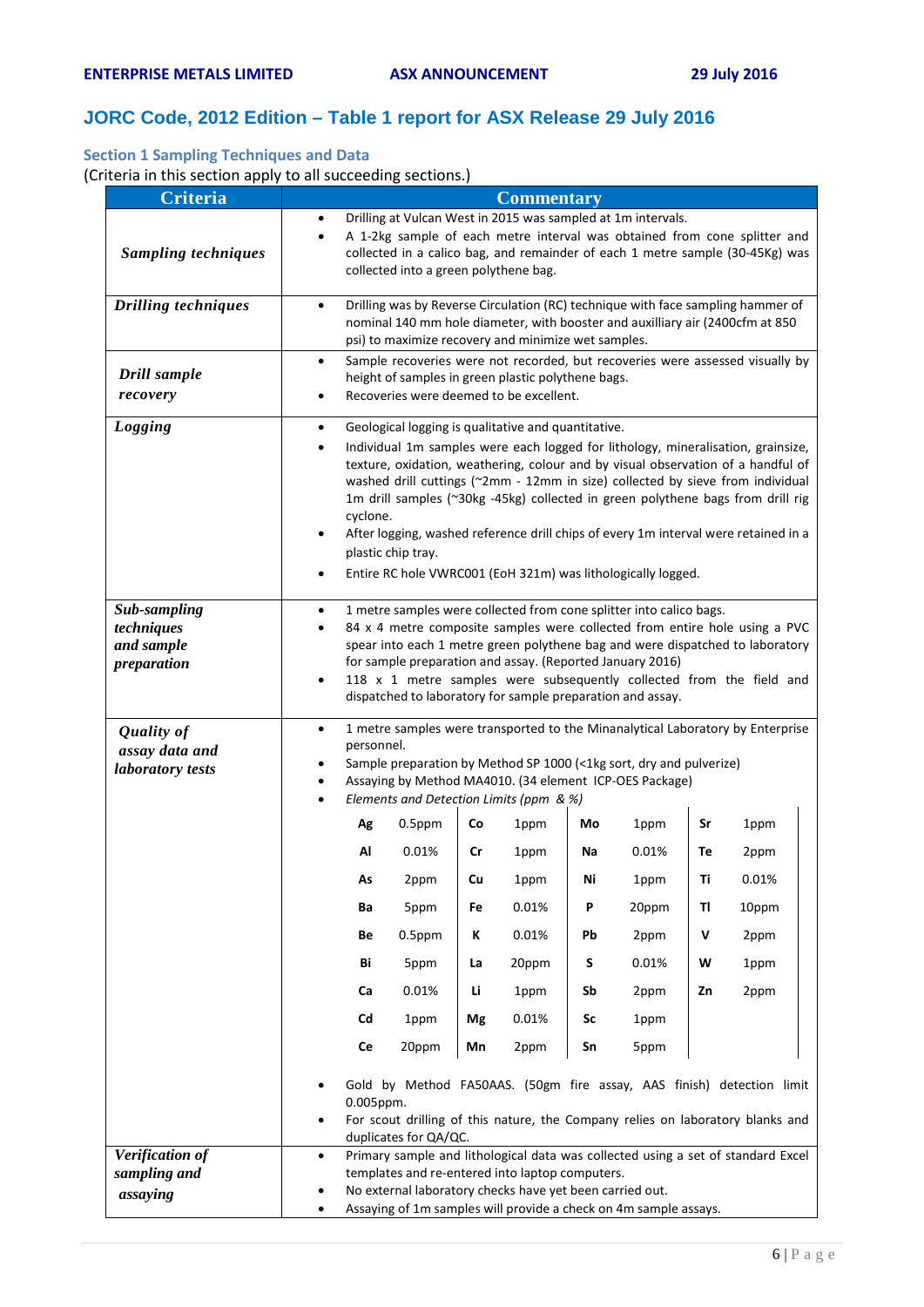### **ENTERPRISE METALS LIMITED ASX ANNOUNCEMENT 1999 1019 2016**

| <b>Location of data points</b>                                       | Drill site surveyed by a modern hand held GPS unit with an accuracy of 5m which<br>$\bullet$<br>is sufficient accuracy for the purpose of compiling and interpreting the results of<br>scout RC drill hole.<br>Topographic control is by NASA Shuttle Radar Topography Mission (SRTM). The<br>$\bullet$<br>grid system is MGA GDA94 Zone 50. |
|----------------------------------------------------------------------|----------------------------------------------------------------------------------------------------------------------------------------------------------------------------------------------------------------------------------------------------------------------------------------------------------------------------------------------|
| Data spacing<br>and distribution                                     | No additional sample compositing was used apart from the standard 4m<br>٠<br>composite sampling.                                                                                                                                                                                                                                             |
| Orientation of data in<br>relation to geological<br><i>structure</i> | RC drill hole orientation was determined from modelling of MLEM data, and was<br>$\bullet$<br>planned to intersect EM feature orthogonally.                                                                                                                                                                                                  |
| Sample security                                                      | Clear mark up and secure packaging to ensure safe arrival and accurate handling<br>٠<br>at assay facility. Samples delivered to laboratory by Enterprise personnel.                                                                                                                                                                          |
| <b>Audits or reviews</b>                                             | Logging of chips at site was regularly reviewed by 2 <sup>nd</sup> geologist.                                                                                                                                                                                                                                                                |

# **JORC Code, 2012 Edition – Table 1 report for ASX Release 29 July 2016**

## **Section 2 Reporting of Exploration Results**

(Criteria listed in the preceding section also apply to this section.)

| <b>Criteria</b>                                                               | <b>Commentary</b>                                                                                                                                                                                                                                                                                                                                                                                                              |
|-------------------------------------------------------------------------------|--------------------------------------------------------------------------------------------------------------------------------------------------------------------------------------------------------------------------------------------------------------------------------------------------------------------------------------------------------------------------------------------------------------------------------|
| <b>Mineral</b><br>tenement and<br>land tenure<br>status                       | Vulcan West is wholly within Enterprise's 100% owned, granted Exploration Licence<br>٠<br>52/2049. The tenement is on the Department of Parks & Wildlife (DPaW) owned<br>Doolgunna Pastoral Lease.<br>The tenement sits within the Yugunga-Nya Native Title Claim.<br>E52/2049 expires on 26 October 2018. The tenement is in good standing and there are<br>no existing impediments to exploration or renewal at expiry date. |
| <b>Exploration done by</b><br>other parties                                   | No prior exploration by other parties at Vulcan West.<br>$\bullet$                                                                                                                                                                                                                                                                                                                                                             |
| Geology                                                                       | E52/2049 covers an interval of the Goodin Fault, a major reactivated reverse fault that<br>$\bullet$<br>separates siliciclastic and mafic units of the Yerrida Group in the south, from mafic<br>Narracoota Formation volcanics of the Bryah Group to the north.<br>The principal exploration targets are Volcanic Hosted Massive Sulphides (VHMS) and<br>sediment hosted massive sulphide base metal (copper/zinc) deposits.  |
| <b>Drill hole information</b>                                                 | No prior drilling. Refer Table 1 of this Report for VWRC001 collar information.                                                                                                                                                                                                                                                                                                                                                |
| Data aggregation<br>methods                                                   | No data aggregation methods employed at this date.                                                                                                                                                                                                                                                                                                                                                                             |
| <b>Relationship between</b><br>mineralisation widths<br>and intercept lengths | Not material, as from visual observation, no economic mineralisation intersected to<br>date.                                                                                                                                                                                                                                                                                                                                   |
| <b>Diagrams</b>                                                               | Appropriate map and cross section will be prepared when all assays are available.                                                                                                                                                                                                                                                                                                                                              |
| <b>Balanced reporting</b>                                                     | The accompanying document is considered to be a balanced report with a suitable<br>cautionary Note.                                                                                                                                                                                                                                                                                                                            |